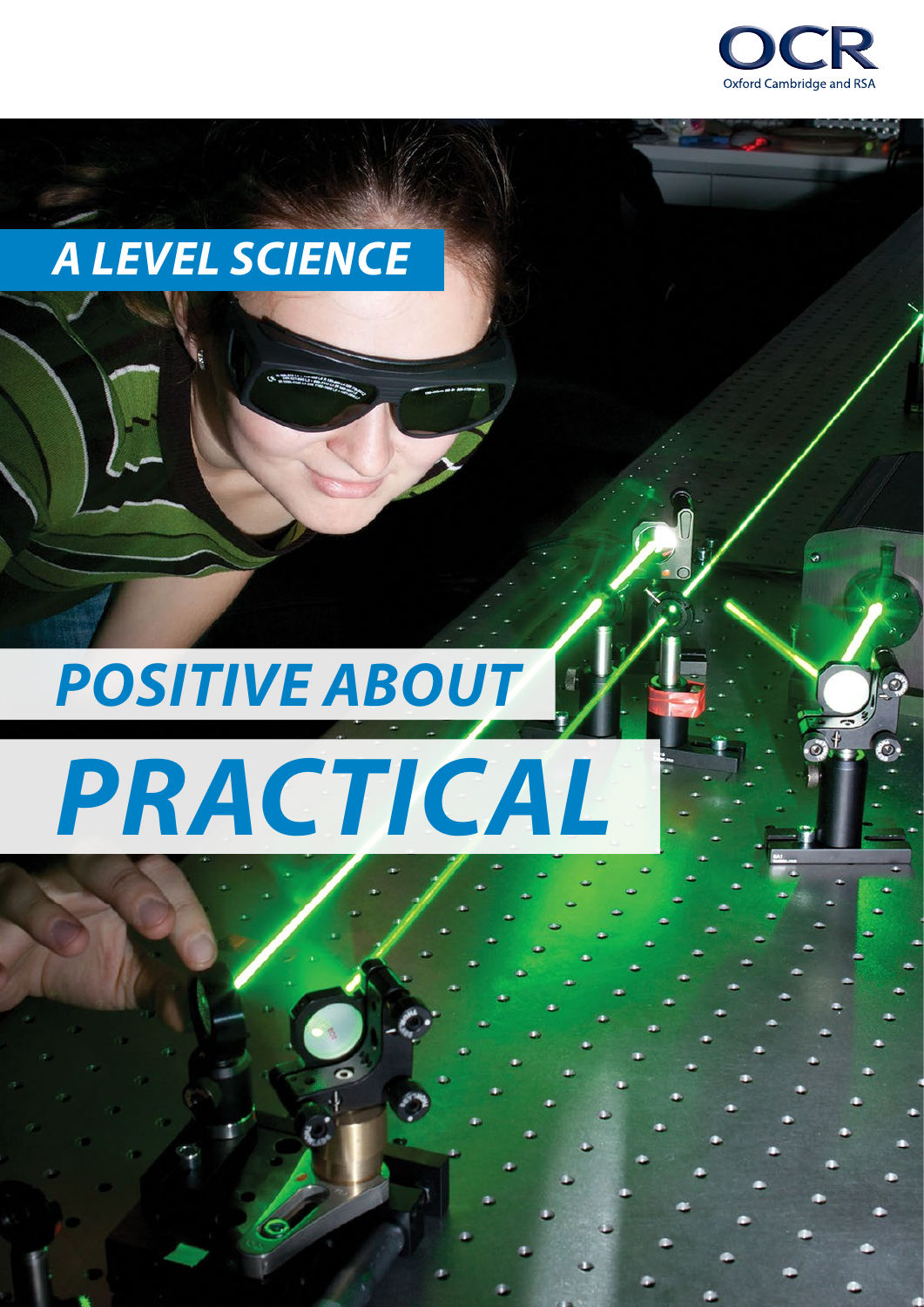## *THE PHILOSOPHY*

#### *Teaching science uses practical demonstration and practical activities integrated into the teaching and learning.*

#### **With our courses, teachers are able to enjoy greater flexibility including:**

- **•** Planning lessons to suit their own situation class, room, timetable, equipment, support.
- **•** Selection of practical activities already routinely used in teaching and learning as the vehicle for practical assessment.
- **•** The freedom to teach in different ways, using defined short practicals or longer, open ended investigations – or something in between.
- **•** With support from OCR, teachers have the option to use their own practical activities

### *THE PRACTICALITY*

#### *All four sciences follow the same model, which is identical for our A and B suites, meaning that the style of practical isn't linked to the specification.*

Twelve practical activity groups are defined and identified throughout the specification. OCR provide three practical activities within each group, including teacher/technician notes and student sheet.

To pass, a student must have demonstrated the appropriate skills and techniques for the subject and have met the assessment criteria, having completed a minimum of 12 practical activities.

The student must retain an appropriate record of their practical work.

Each suggested activity:

- **•** is mapped against the specification criteria and the Common Practical Assessment Criteria (CPAC).
- **•** gives health and safety guidance and links to appropriate CLEAPSS information.

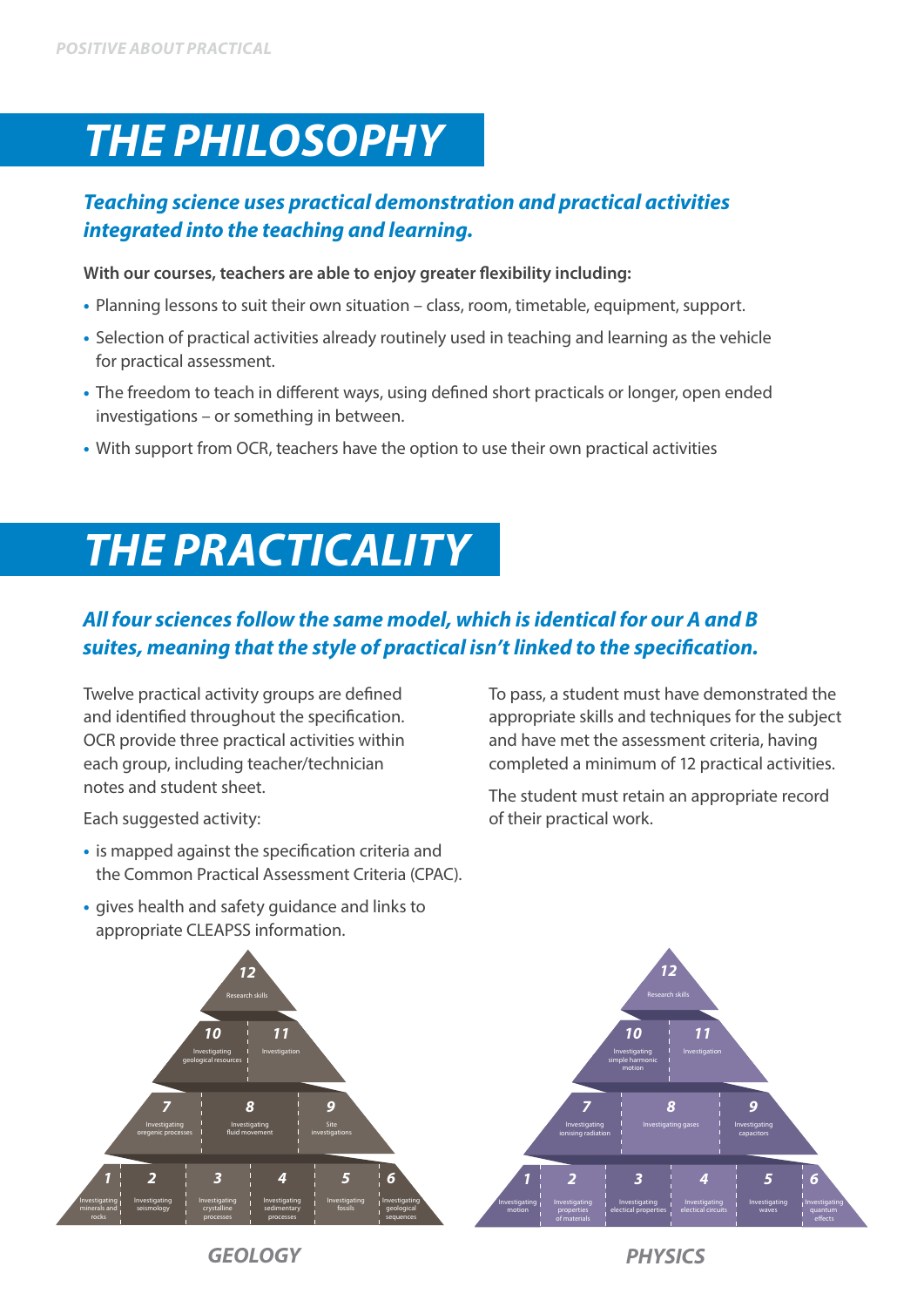### *KEEPING TABS*

#### *The teacher must retain a record of practical work carried out and competences met. The PAG Tracker allows teachers to:*

- **•** input class lists
- **•** sort by class
- **•** record attendance at practical activities
- **•** identify students failing to demonstrate the competencies required
- **•** add their own practical activities
- **•** select chosen practicals for the year and check coverage of requirements
- identify individual skills, apparatus or techniques required and find practical activities that cover these
- **•** view whole cohort progress

## *PRACTICAL ACTIVITY SUPPORT SERVICE*

Subject specialists can advise on carrying out activities for the endorsement, with a Practical Skills Handbook made available to all centres.

Centres can receive support in mapping their own or external practical activities to the requirements.

Plus there is a free email support service for teachers and technicians. To find out more, email us at **[PASS@ocr.org.uk](mailto:PASS%40ocr.org.uk?subject=)**





*BIOLOGY CHEMISTRY*